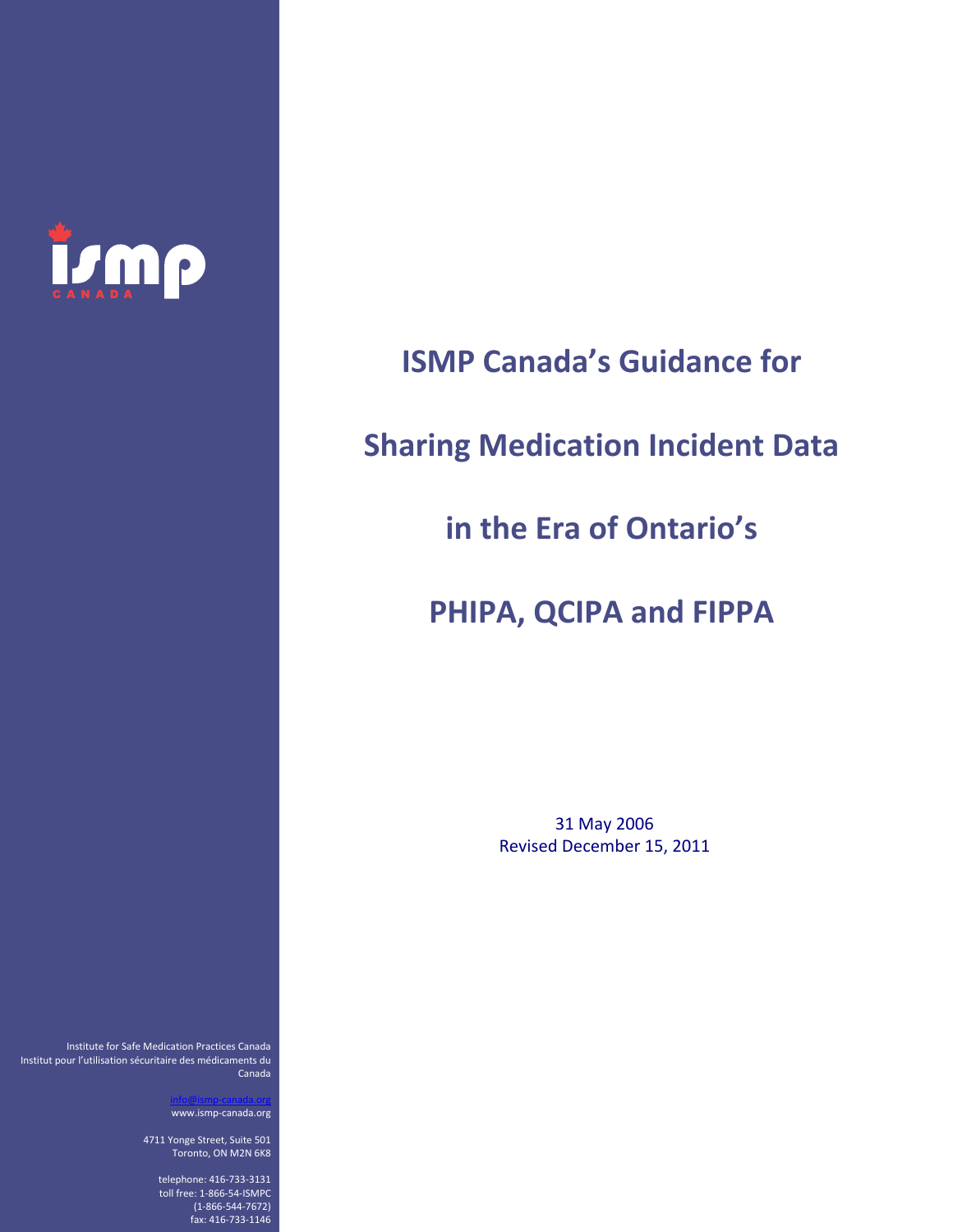**The Institute for Safe Medication Practices Canada (ISMP Canada)** is an independent national not‐for‐profit organization committed to the advancement of medication safety in all healthcare settings. ISMP Canada works collaboratively with the healthcare community, regulatory agencies and policy makers, provincial, national, and international patient safety organizations, the pharmaceutical industry, and the public to promote safe medication practices.

ISMP Canada's mandate includes review and analysis of medication incident and near‐miss reports, identifying contributing factors and causes and making recommendations for the prevention of harmful medication incidents. Information on safe medication practices for knowledge translation is published and disseminated.

Additional information about ISMP Canada, and its products and services, is available on the website: www.ismp‐canada.org

 $^{\circ}$  2011 ISMP Canada

**Institute for Safe Medication Practices Canada** 4711 Yonge Street Suite 501 Toronto ON M2N 6K8

Telephone: 416‐733‐3131 or toll free 1‐866‐544‐7672 Fax: 416‐733‐1146 www.ismp‐canada.org info@ismp‐canada.org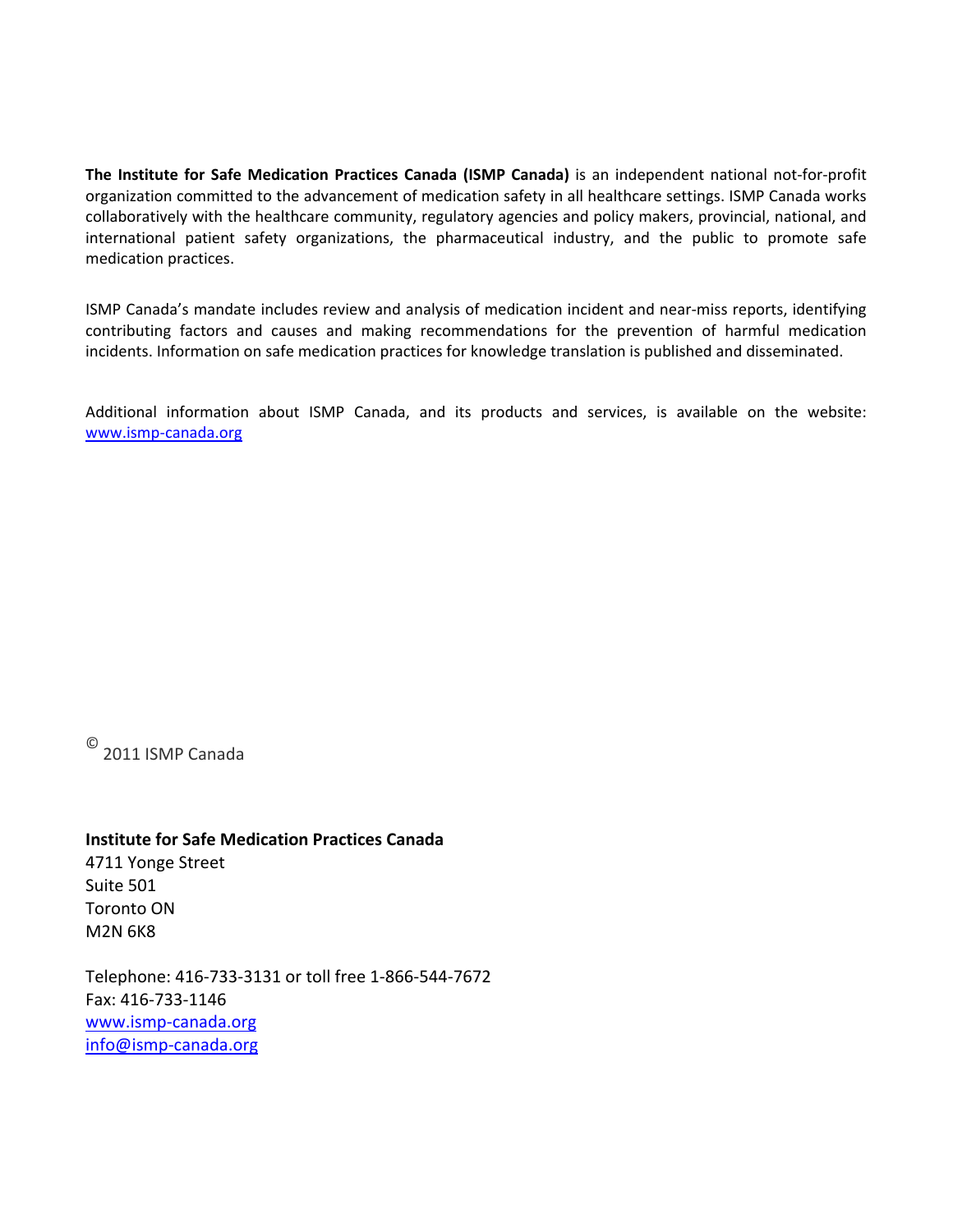### **ISMP Canada's Guidance for Sharing Medication Incident Data in the Era of Ontario's** *Personal Health Information Protection Act, 2004* **(PHIPA) and the** *Quality of Care Information Protection Act, 2004* **(QCIPA); updated October 2011 to reflect changes to the** *Freedom of Information and Protection of Privacy Act* **(FIPPA)**

The Institute for Safe Medication Practices Canada (ISMP Canada) is an independent, national, not‐for‐profit organization established to analyze medication error reports and develop recommendations for the enhancement of patient safety. ISMP Canada is committed to promoting the safe use of medications.

To fulfill this commitment, ISMP Canada collects information regarding preventable adverse drug events from individual healthcare practitioners and institutions on a voluntary basis. The information is received by ISMP Canada via telephone, email, mail, fax, a web‐based reporting function and through "Analyze‐ERR", a software documentation tool designed by ISMP Canada to track and analyze medication errors at participating healthcare institutions.

In May 2006, ISMP Canada posted the first version of this Guidance document on its website. It was created to confirm that medication incident information received by ISMP Canada does not fit within the definitions of "personal health information" (health information that is individual‐identifying and protected in Ontario under PHIPA) or "quality of care information" (opinions and conclusions that arise during a committee review and protected in Ontario under QCIPA.) In our view, neither PHIPA nor QCIPA limits the ability of practitioners and hospitals to voluntarily share non‐identifying facts about a medication incident with ISMP Canada.

On January 1, 2012, Ontario hospitals will be "institutions" under the *Freedom of Information and Protection of Privacy Act* (FIPPA.) FIPPA governs institutions with regard to collection, use and disclosure of "personal information" and provides rights of access to information within the custody or control of the institution.

This updated version of the Guidance document includes ISMP Canada's review of rules that relate to disclosure of information under FIPPA, considers some of the impacts on hospitals that report medication incident information to ISMP Canada and shows that reporters can continue to share incident information that consists of non‐identifying facts about the incident.

#### *Personal Health Information Protection Act, 2004*

In November of 2004, Ontario's *Personal Health Information Protection Act* ("PHIPA") came into force. PHIPA governs how health care practitioners and institutions collect, use and disclose personal health information. The underlying principle of the legislation is that consent is required for the use, collection or disclosure of personal health information. "Personal health information" is defined as any "identifying information about an individual in oral or recorded form" that is related to the provision of health care. The Act defines "identifying information" as being any information that identifies, or could be reasonably foreseen to identify, an individual.

In the process of fulfilling its mandate, ISMP Canada requests healthcare practitioners and institutions to provide it with information regarding adverse events involving medication errors. Specifically, ISMP Canada asks for the following information to be shared: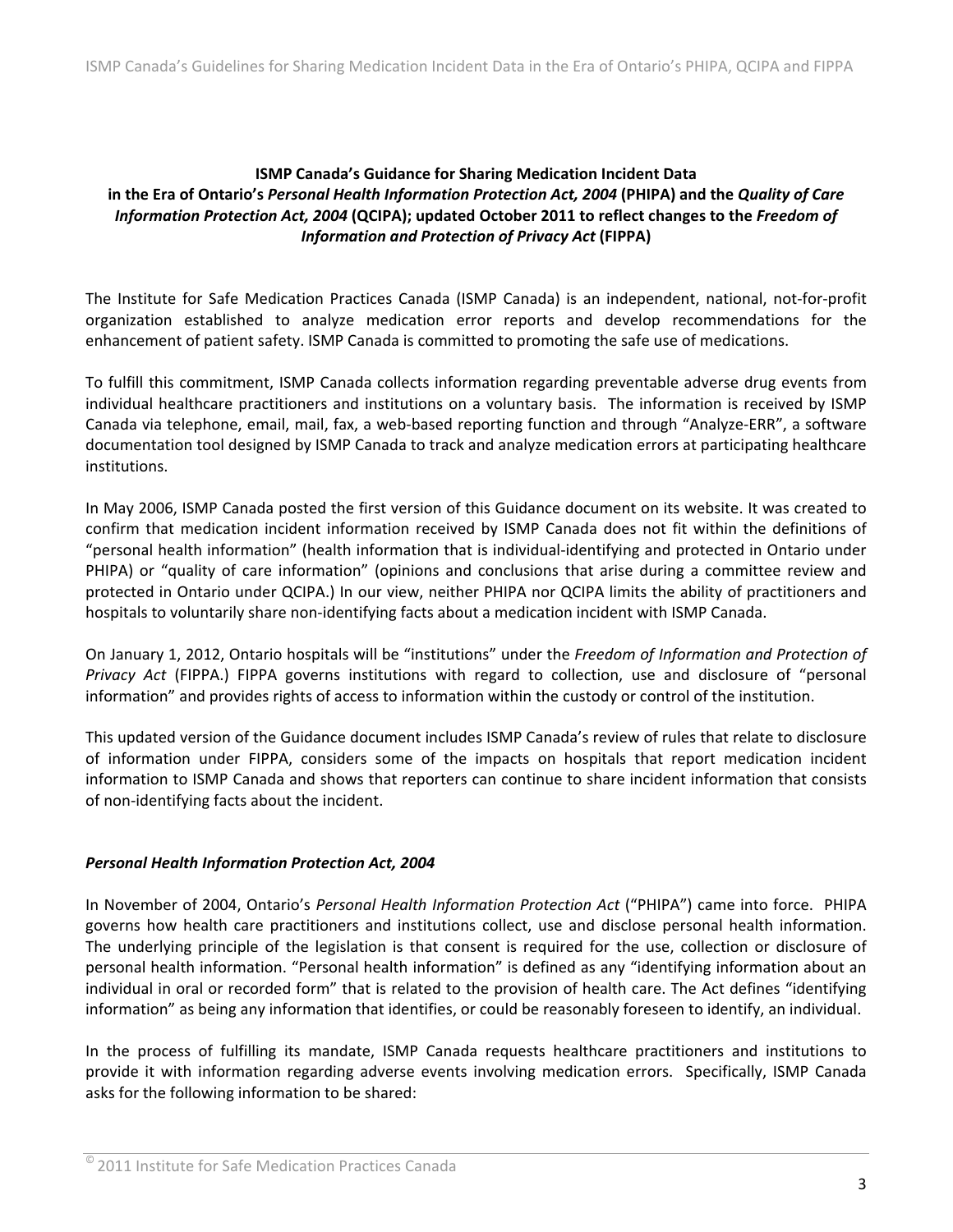- a description of the incident or preventable adverse drug event
- information about the patient's medical condition
- the outcome of the adverse drug event and the patient's status
- the type of healthcare facility where the incident occurred
- the type and dosage of medication involved
- a description of how the incident was discovered
- any recommendations the practitioner or institution may have as to how the institution intends to prevent similar incidents in the future
- a description of the healthcare practitioners involved in the incident
- information which identifies the institution
- contact information for the person reporting to ISMP Canada

ISMP Canada does not require any information that identifies or may reasonably be foreseen to identify an individual. More specifically, ISMP Canada requests that all identifying information about patients be removed prior to it being shared.

As a way to assist practitioners or institutions in ensuring that personal health information is not disclosed during the collection process, ISMP Canada uses the "Analyze ERR" software that is designed to restrict collection to non‐identifying information.

Despite the above-mentioned precautions, it is possible that, on occasion, information submitted to ISMP Canada may inadvertently include identifying information as defined in PHIPA. ISMP Canada has a privacy policy that covers this type of situation. Accordingly, where identifiable personal information is inadvertently disclosed in an incident report, ISMP Canada has practices and procedures in place to de‐identify the information and inform reporters that identifiable information is not required for incident reporting.  The identifying information is securely destroyed and the only information kept is de‐identified**.**

#### *Quality of Care Information Protection Act, 2004*

Alongside the arrival of PHIPA was the arrival of the *Quality of Care Information Protection Act, 2004* ("QCIPA"). QCIPA provides for the collection, use and disclosure of information in the context of a quality assurance review process conducted by an institution in the wake of an adverse event. "Quality of care information" is defined by the Act as information collected by or prepared for a quality of care committee for the purposes of the committee. These purposes are for the improvement and maintenance of the provision of health care. The Act restricts the disclosure of quality of care information to limited circumstances in order to facilitate open and honest communication during the review process.

Given that QCIPA reviews often follow an adverse event, information that is collected during the review may be a component of the information that a health care provider or hospital wishes to report to ISMP Canada. ISMP Canada does not expect practitioners and institutions to share quality of care information in their reporting of adverse events involving medication errors. The majority of information requested by ISMP Canada (as noted above) is information that QCIPA does not include in its definition of quality of care information. While QCIPA protects opinions and conclusions shared during the review, it does not protect any of the facts uncovered. The Act stipulates that the following information is outside the scope of quality of care information: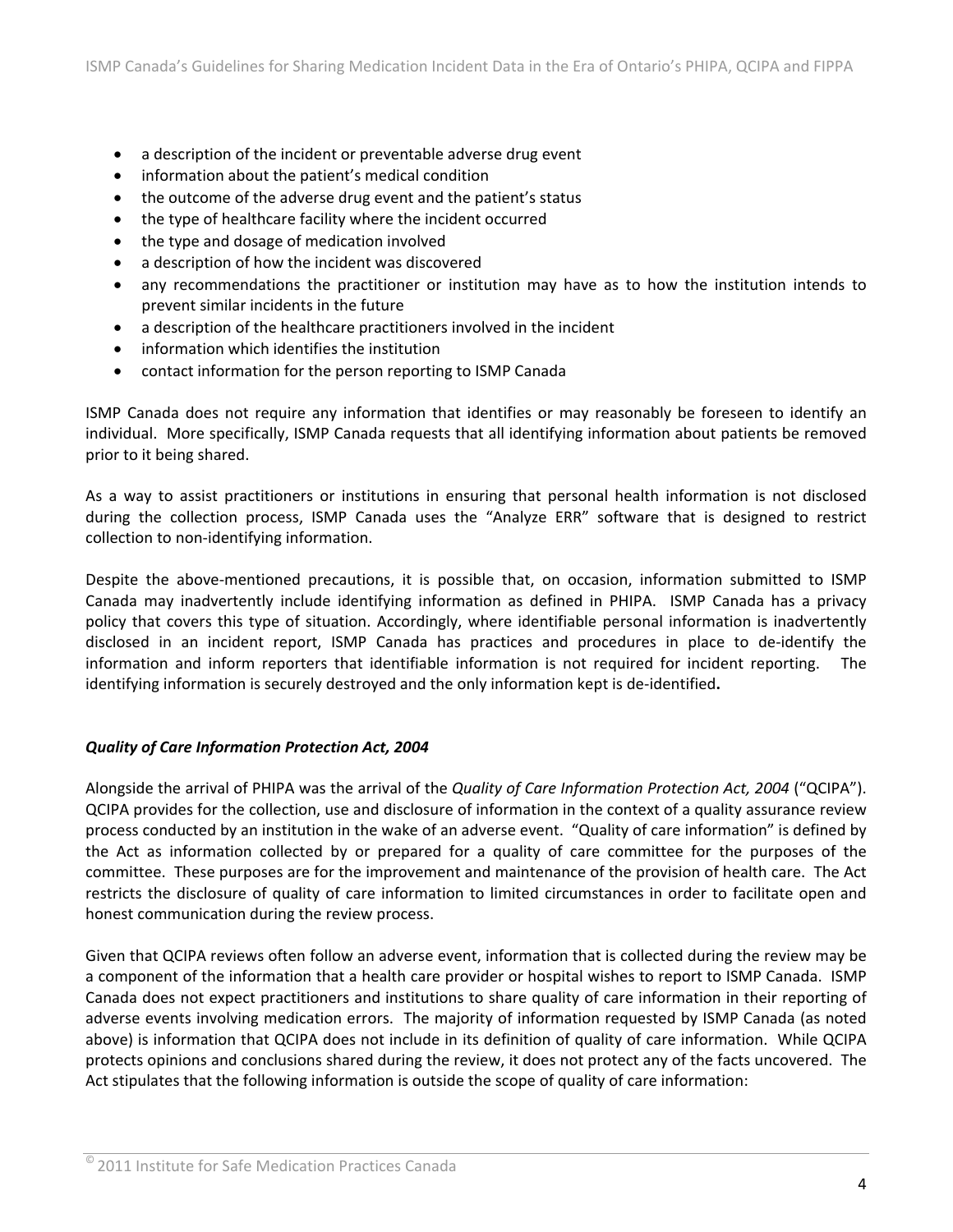- information found in a patient's health record;
- new facts learned during the course of a QCIPA review; and
- the fact that a quality of care committee met and conducted a review and when it took place

In light of this allowance in the Act, the restrictions under QCIPA should not effect the sharing of information with ISMP Canada. It is important to note that, although QCIPA does not prevent disclosure of this information, PHIPA restrictions will still apply to any information that is personal health information.

The one category of information requested by ISMP Canada that may be restricted under QCIPA is "recommendations as to how the institution intends to prevent similar incidents in the future". If recommendations are arrived at during a quality of care review process, they are protected as quality of care information. However, the Act allows for disclosure of the actual follow‐up actions taken by an organization following a QCIPA review as long as the conclusions or opinions of the quality of care committee that led to the follow‐up action being taken are not shared. ISMP Canada would therefore request that any recommendations shared with regard to how the institution intends to prevent similar incidents in the future, be limited to recommendations arrived at outside a QCIPA review process or to ones that have actually been implemented.

#### **October 2011 Update—***Freedom of Information and Protection of Privacy Act* **(FIPPA)**

On January 1, 2012, Ontario hospitals will become "institutions" under Ontario's *Freedom of Information and Protection of Privacy Act* (FIPPA.) Like PHIPA, FIPPA provides privacy protections via rules that apply to the collection, use and disclosure of "personal information." Like personal health information, "personal information" is identifying information about an individual, such as a name, address and other information about a person. "Personal health information" continues to be governed under PHIPA and the rules in FIPPA for "personal information" do not apply to "personal health information". $1$ 

In addition, FIPPA is an access‐to‐information statute: FIPPA provides "every person" with a right of access to general records in the custody or control of the institution, as well as to their own "personal information." The FIPPA definition of "record" includes "any record of information", "whether in printed form, on film, by electronic means or otherwise." FIPPA provides a broad right to make access requests, although certain kinds of records are excluded or exempt.

What is important to note is that the rules in place regarding "personal health information" under PHIPA and "quality of care information" under QCIPA as they apply to flows of medication incident information to ISMP Canada will not change. In our view, the flows and procedures that facilitate reporting of incident information to ISMP Canada—limited to non‐identifying facts about the incident, not about the patient—are not impacted by FIPPA. While FIPPA will establish new obligations for hospitals with regard to receiving access requests, there is nothing in the statute that would impinge upon the ability of health practitioners and hospitals to voluntarily share non‐identifying facts about medication incidents.

 $\overline{a}$ 

**<sup>1</sup>** Note that where "personal information" is included in a record of "personal health information", all of the information in the record is considered to be "personal health information" and governed under PHIPA.